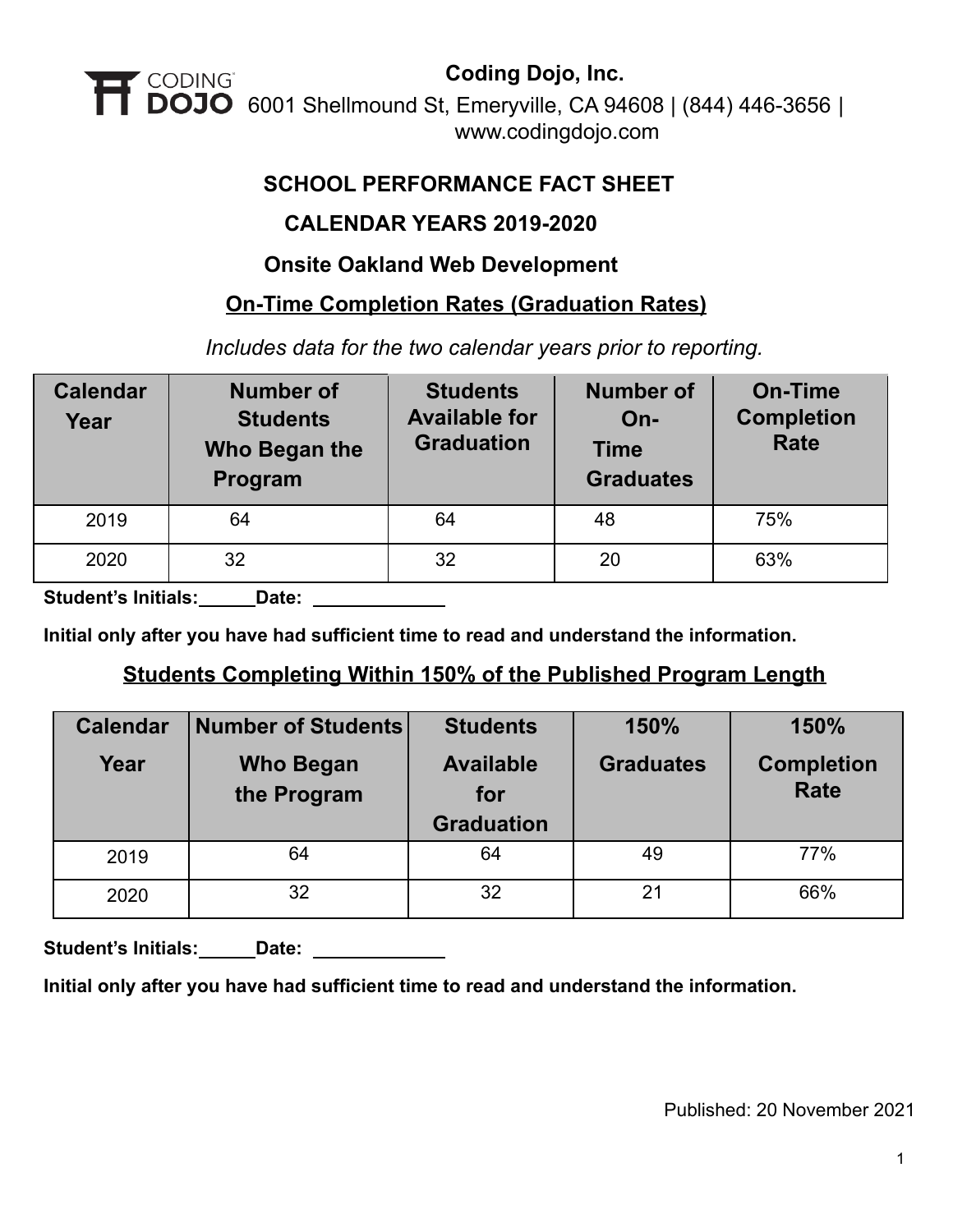### **Job Placement Rates** *(includes data for the two calendar years prior to reporting)*

| Calendar<br>Year | <b>Number</b><br><b>of</b><br><b>Students</b><br><b>Who</b><br><b>Began</b><br>Program | Number of<br><b>Graduates</b> | <b>Graduates</b><br><b>Available for</b><br><b>Employment</b> | <b>Graduates</b><br>Employed in<br>the<br><b>Field</b> | <b>Placement Rate</b><br>% Employed in<br>the<br><b>Field</b> |
|------------------|----------------------------------------------------------------------------------------|-------------------------------|---------------------------------------------------------------|--------------------------------------------------------|---------------------------------------------------------------|
| 2019             | 64                                                                                     | 53                            | 53                                                            | 21                                                     | 40%                                                           |
| 2020             | 32                                                                                     | 23                            | 23                                                            | 6                                                      | 26%                                                           |

You may obtain from the institution a list of the employment positions determined to be in the field for which a student received education and training. (View [list of positions\)](https://cdn2.codingdojo.com/files/alumni_positions.pdf)

# **Gainfully Employed Categories** *(includes data for the two calendar years prior to*

### *reporting)*

## **Part-Time vs. Full-Time Employment**

| <b>Calendar Year</b> | <b>Graduate</b><br><b>Employed</b><br>in the Field<br>20-29 Hours Per<br><b>Week</b> | <b>Graduates Employed</b><br>in the<br>30<br><b>Field</b><br>at Least<br><b>Hours Per</b><br><b>Week</b> | <b>Total Graduates</b><br><b>Employed in the</b><br><b>Field</b> |
|----------------------|--------------------------------------------------------------------------------------|----------------------------------------------------------------------------------------------------------|------------------------------------------------------------------|
| 2019                 |                                                                                      | 21                                                                                                       | 21                                                               |
| 2020                 |                                                                                      | 6                                                                                                        | 6                                                                |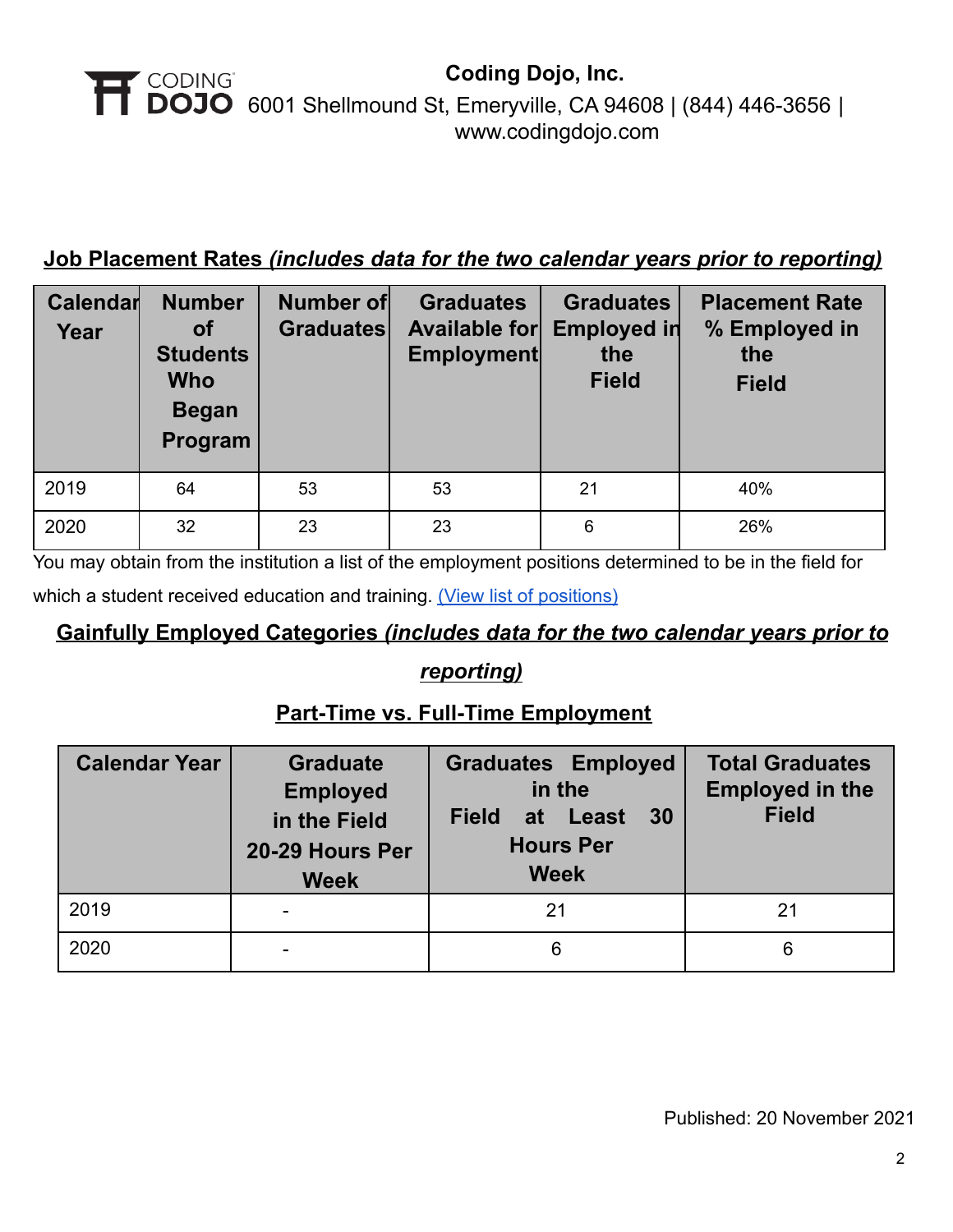### **Single Position vs. Concurrent Aggregated Position**

| <b>Calendar Year</b> | <b>Graduates</b><br><b>Employed in</b><br>the Field in a<br><b>Single</b><br><b>Position</b> | <b>Graduates Employed</b><br>in the<br><b>Field in Concurrent</b><br><b>Aggregated Positions</b> | <b>Total Graduates</b><br><b>Employed in the</b><br><b>Field</b> |  |
|----------------------|----------------------------------------------------------------------------------------------|--------------------------------------------------------------------------------------------------|------------------------------------------------------------------|--|
| 2019                 | N/A                                                                                          | N/A                                                                                              | 21                                                               |  |
| 2020                 | N/A                                                                                          | N/A                                                                                              | 6                                                                |  |

## **Self-Employed / Freelance Positions**

| <b>Calendar Year</b> | <b>Graduates Employed who are Self-</b><br><b>Employed or Working Freelance</b> | <b>Total Graduates</b><br><b>Employed in the</b><br><b>Field</b> |
|----------------------|---------------------------------------------------------------------------------|------------------------------------------------------------------|
| 2019                 |                                                                                 | 21                                                               |
| 2020                 | 0                                                                               | 6                                                                |

## **Institutional Employment**

| <b>Calendar Year</b> | <b>Graduates Employed in</b><br>the Field who are<br><b>Employed by the</b><br><b>Institution, an Employer</b><br>Owned by the Institution,<br>or an Employer who<br><b>Shares Ownership</b> | <b>Total Graduates</b><br><b>Employed in the</b><br><b>Field</b> |  |
|----------------------|----------------------------------------------------------------------------------------------------------------------------------------------------------------------------------------------|------------------------------------------------------------------|--|
| 2019                 |                                                                                                                                                                                              | 21                                                               |  |
| 2020                 |                                                                                                                                                                                              | 6                                                                |  |

**Student's Initials: Date:**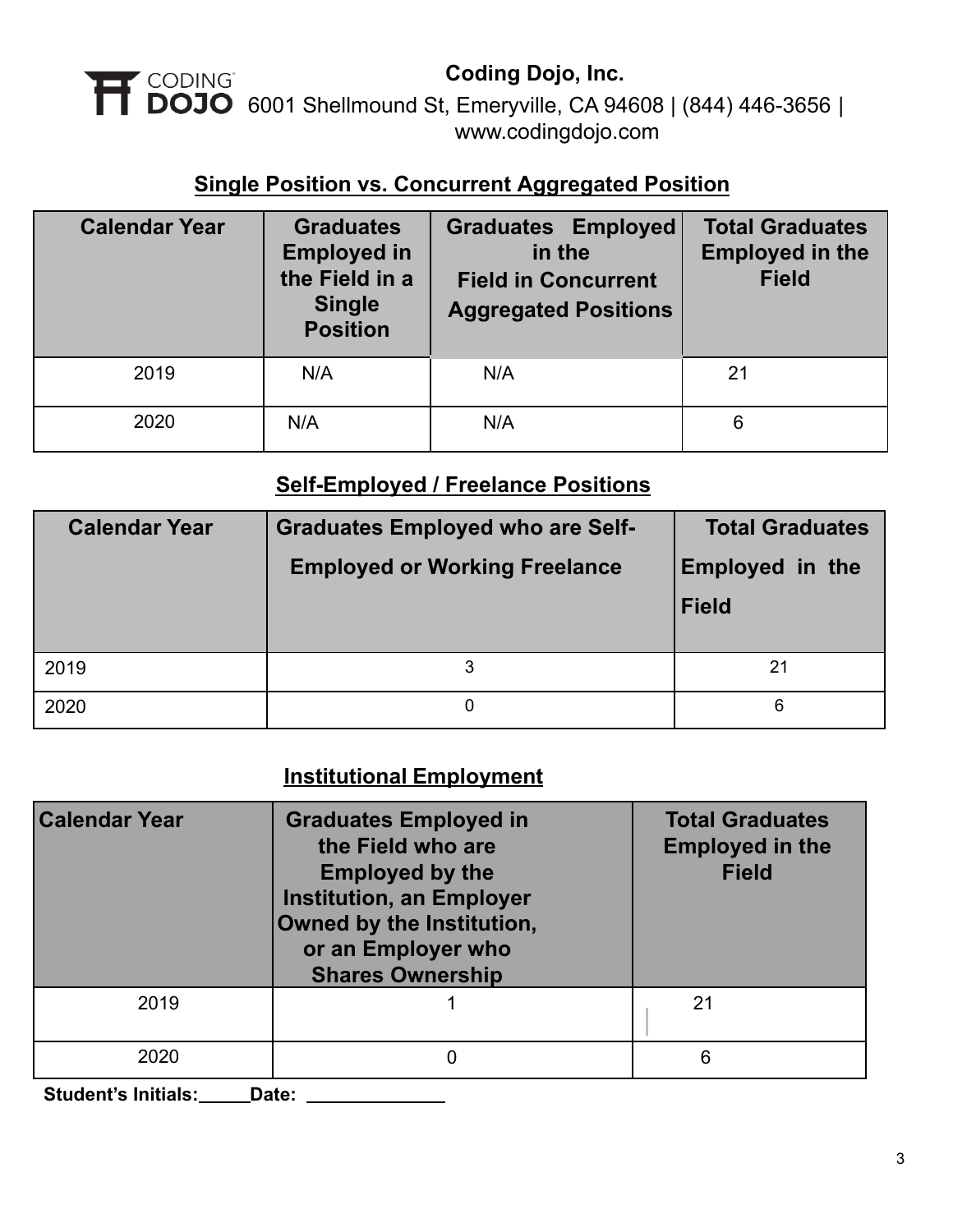#### **Initial only after you have had sufficient time to read and understand the information.**

**IF the majority of graduates from this program obtain jobs in self-employment or freelance work add:**

This program may result in freelance or self-employment.

- The work available to graduates of this program is usually for freelance or self-employment.
- This type of work may not be consistent.
- The period of employment can range from one day to weeks to several months.
- Hours worked in a day or week may be more or less than the traditional 8 hour work day or 40 hour work week.
- You can expect to spend unpaid time expanding your networks, advertising, promoting your services, or honing your skills.
- Once graduates begin to work freelance or are self-employed, they will be asked to provide documentation that they are employed as such so that they may be counted as placed for our job placement records.
- Students initialing this disclosure understand that either a majority or all of this school's graduates are employed in this manner and understand what comprises this work style.

**Student's Initials: Date: \_\_\_\_\_\_\_\_\_\_\_\_\_**

**Only initial after you have had sufficient time to read and understand the information**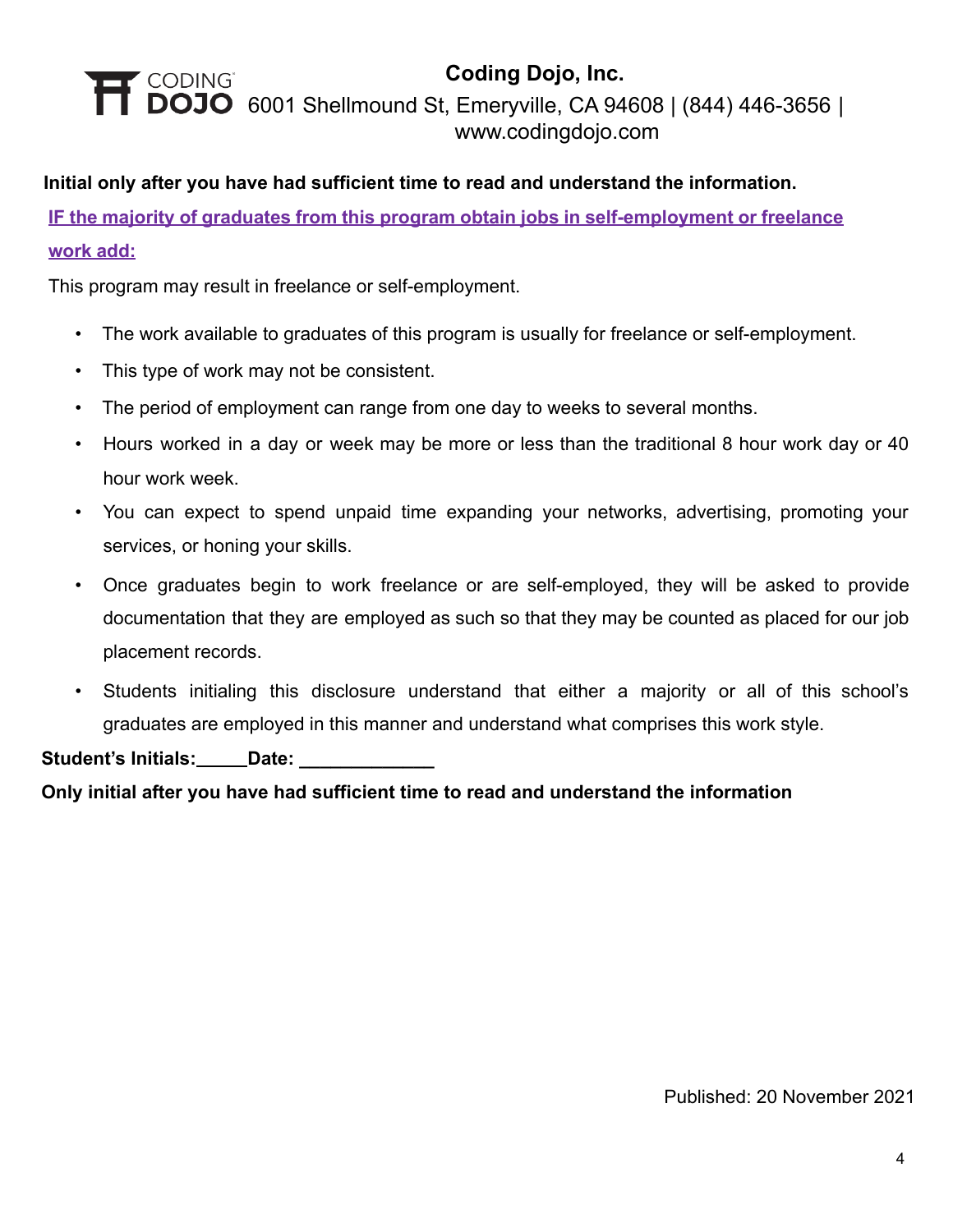### **License Examination Passage Rates** *(includes data for the two calendar years*

| <b>Calendar</b> | <b>Number of</b>    | <b>Number of</b>   | <b>Number</b>       | <b>Number</b>       | Passage     |
|-----------------|---------------------|--------------------|---------------------|---------------------|-------------|
| Year            | <b>Graduates in</b> | <b>Graduates</b>   | <b>Who</b>          | <b>Who</b>          | <b>Rate</b> |
|                 | <b>Calendar</b>     | <b>Taking Exam</b> | <b>Passed First</b> | <b>Failed First</b> |             |
|                 | Year                |                    | <b>Available</b>    | <b>Available</b>    |             |
|                 |                     |                    | <b>Exam</b>         | <b>Exam</b>         |             |
|                 |                     |                    | <b>Exam</b>         |                     |             |
| 2019            | 53                  | N/A                | N/A                 | N/A                 | N/A         |
| 2020            | 23                  | N/A                | N/A                 | N/A                 | N/A         |

#### *prior to reporting)*

Licensure examination passage data is not available from the state agency administering the examination. We are unable to collect data from 0 graduates.

Student's Initials: **Date: LECTER** 

**Initial only after you have had sufficient time to read and understand the information.**

#### **Salary and Wage Information** *(includes data for the two calendar years prior to*

#### *reporting)*

**Annual salary and wages reported for graduates employed in the field.**

| <b>Calendar</b> | <b>Graduates</b>     | <b>Graduates</b> | \$20,001 |                                     | $$35,001$ $$40,001$ $$45,001$ |     | <b>No Salary</b>   |
|-----------------|----------------------|------------------|----------|-------------------------------------|-------------------------------|-----|--------------------|
| Year            | <b>Available for</b> | <b>Employed</b>  |          |                                     | $\blacksquare$                |     | <b>Information</b> |
|                 |                      | <u>in</u>        |          |                                     |                               |     |                    |
|                 | <b>Employment</b>    | <b>Field</b>     |          | \$25,000 \$40,000 \$45,000 \$50,000 |                               |     | <b>Reported</b>    |
| 2019            | 53                   | 21               | N/A      | N/A                                 | N/A                           | N/A | N/A                |
| 2020            | 23                   | 6                | N/A      | N/A                                 | N/A                           | N/A | N/A                |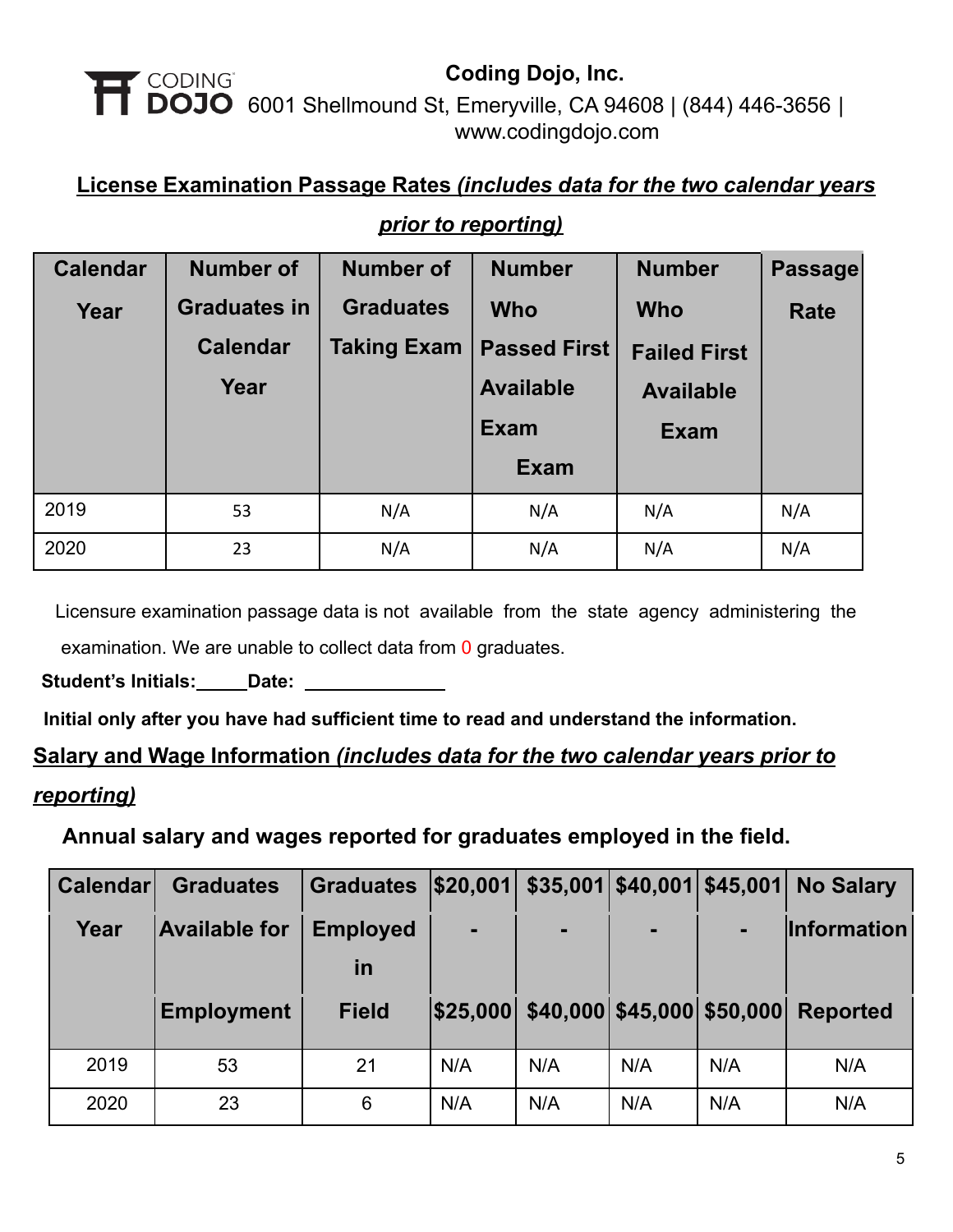Average salary data is derived from survey feedback received from Coding Dojo alumni. The information we shared in the salary disclosure statements are substantiated using [glassdoor.com](http://glassdoor.com/) and reflect the average salary specific to the regional location. A list of sources used to substantiate salary disclosures is available from the school.

**Student's Initials: Date:**

## **Initial only after you have had sufficient time to read and understand the information. Cost of Educational Program**

Total charges for the program for students completing on time in 2019: \$15,995 Total charges may be higher for students that do not complete on time.

Total charges for the program for students completing on time in 2020: \$15,995 Total charges may be higher for students that do not complete on time.

Student's Initials: **Date:** \_\_\_\_\_\_\_\_\_\_\_

**Initial only after you have had sufficient time to read and understand the information.**

Students at Coding Dojo are not eligible for federal student loans. This institution does not meet the U.S. Department of Education criteria that would allow its students to participate in federal student aid programs.

**Student's Initials: Date:**

#### **Initial only after you have had sufficient time to read and understand the information.**

This fact sheet is filed with the Bureau for Private Postsecondary Education. Regardless of any information you may have relating to completion rates, placement rates, starting salaries, or license exam passage rates, this fact sheet contains the information as calculated pursuant to state law.

Any questions a student may have regarding this fact sheet that have not been satisfactorily answered by the institution may be directed to the Bureau for Private Postsecondary Education at 1747 N. Market Blvd, Suite 225, Sacramento, CA 95834, www.bppe.ca.gov, toll-free telephone number (888) 370-7589 or by fax (916) 263-1897.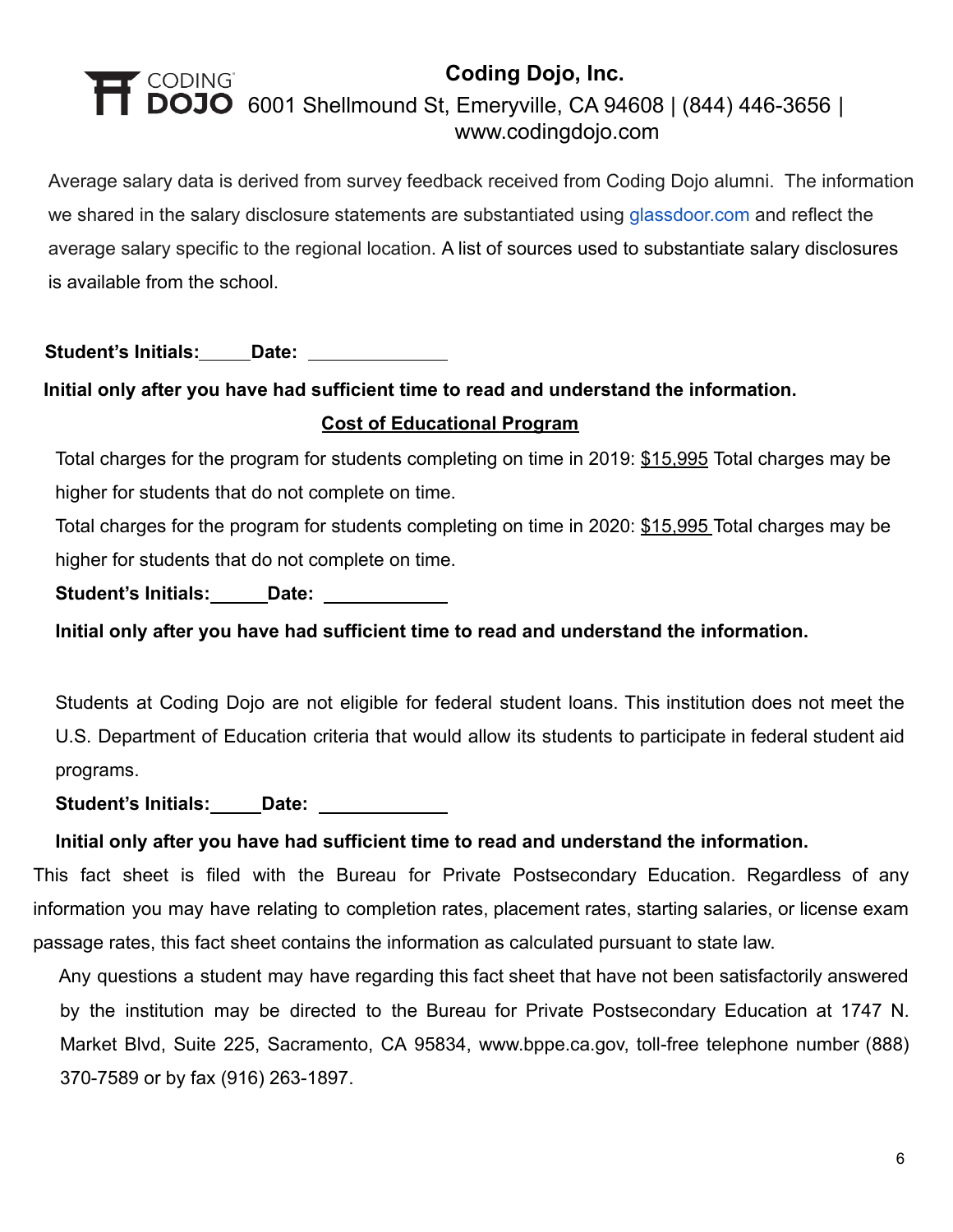# **Coding Dojo, Inc.** CODING<br>**DOJO** 6001 Shellmound St, Emeryville, CA 94608 [|](http://www.codingdojo.com) (844) 446-3656 | [www.codingdojo.com](http://www.codingdojo.com)

Student Name Print

Student'sSignature Date Date Date Date

 $\_$ 

 $\overline{\phantom{a}}$  , where  $\overline{\phantom{a}}$  , where  $\overline{\phantom{a}}$  , where  $\overline{\phantom{a}}$  , where  $\overline{\phantom{a}}$ 

School Official Date Date Date

#### **Definitions**

\_\_\_\_\_\_\_\_\_\_\_\_\_\_\_\_\_\_\_\_\_\_\_\_\_\_ \_\_\_\_\_\_\_\_\_\_\_\_\_\_\_\_\_\_\_\_\_\_\_\_\_\_

\_\_\_\_\_\_\_\_\_\_\_\_\_\_\_\_\_\_\_\_\_\_\_\_ \_\_\_\_\_\_\_\_\_\_\_\_\_\_\_\_\_\_\_\_\_\_\_\_\_\_

- "Number of Students Who Began the Program" means the number of students who began a program who were scheduled to complete the program within 100% of the published program length within the reporting calendar year and excludes all students who cancelled during the cancellation period.
- "Students Available for Graduation" is the number of students who began the program minus the number of students who have died, been incarcerated, or been called to active military duty.
- "Number of On-time Graduates" is the number of students who completed the program within 100% of the published program length within the reporting calendar year.
- On-time Completion Rate" is the number of on-time graduates divided by the number of students available for graduation.
- "150% Graduates" is the number of students who completed the program within 150% of the program length (includes on-time graduates).
- "150% Completion Rate" is the number of students who completed the program in the reported calendar year within 150% of the published program length, including on-time graduates, divided by the number of students available for graduation.
- "Graduates Available for Employment" means the number of graduates minus the number of graduates unavailable for employment.
- "Graduates Unavailable for Employment" means the graduates who, after graduation, die, become incarcerated, are called to active military duty, are international students that leave the United States or do not have a visa allowing employment in the United States, or are continuing their education in an accredited or bureau-approved postsecondary institution.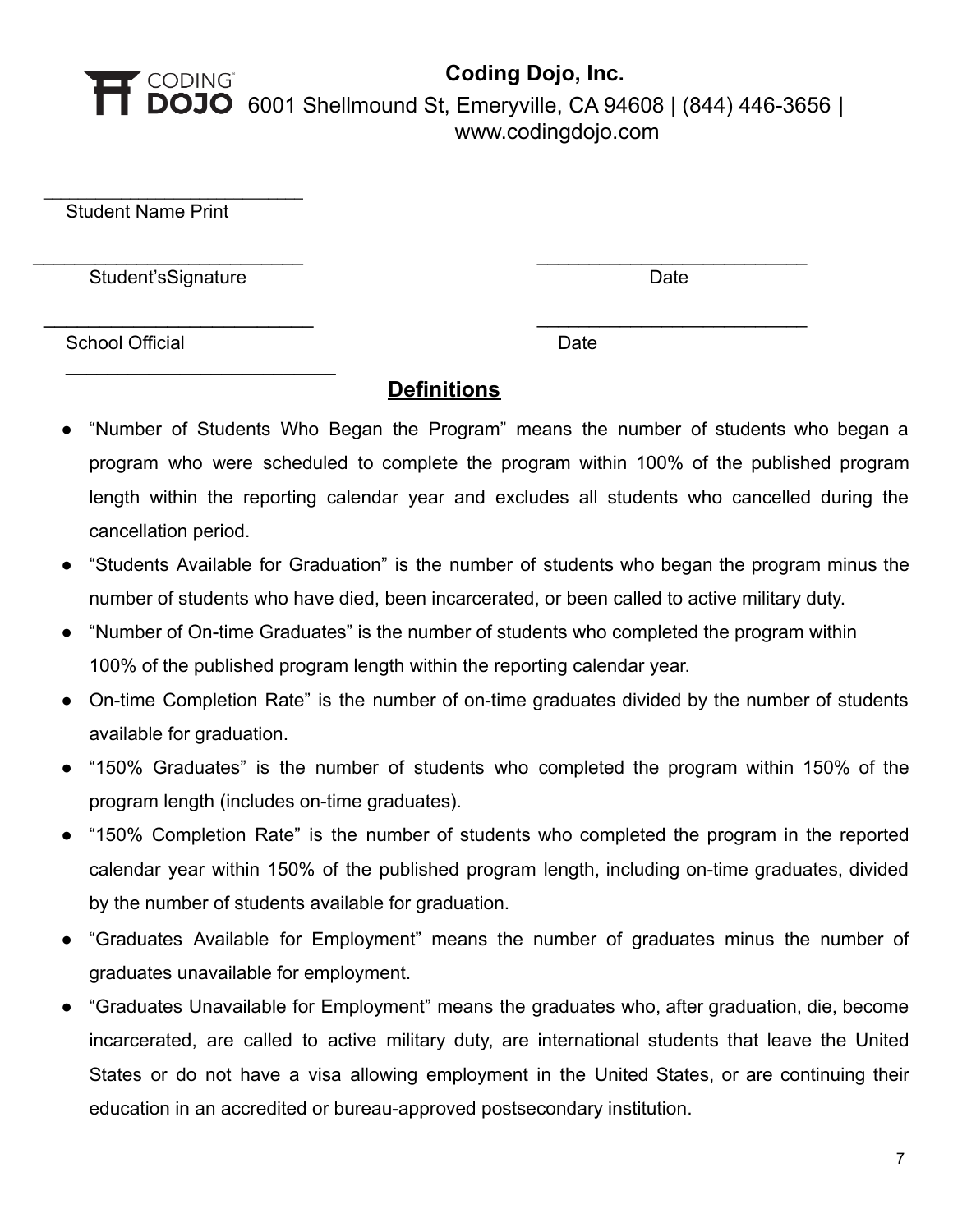- "Graduates Employed in the Field" means graduates who beginning within six months after a student completes the applicable educational program are gainfully employed, whose employment has been reported, and for whom the institution has documented verification of employment. For occupations for which the state requires passing an examination, the six months period begins after the announcement of the examination results for the first examination available after a student completes an applicable educational program.
- "Placement Rate Employed in the Field" is calculated by dividing the number of graduates gainfully employed in the field by the number of graduates available for employment.
- "Number of Graduates Taking Exam" is the number of graduates who took the first available exam in the reported calendar year.
- "First Available Exam Date" is the date for the first available exam after a student completed a program.
- "Passage Rate" is calculated by dividing the number of graduates who passed the exam by the number of graduates who took the reported licensing exam.
- "Number Who Passed First Available Exam" is the number of graduates who took and passed the first available licensing exam after completing the program.
- "Salary" is as reported by graduate or graduate's employer.
- "No Salary Information Reported" is the number of graduates for whom, after making reasonable attempts, the school was not able to obtain salary information.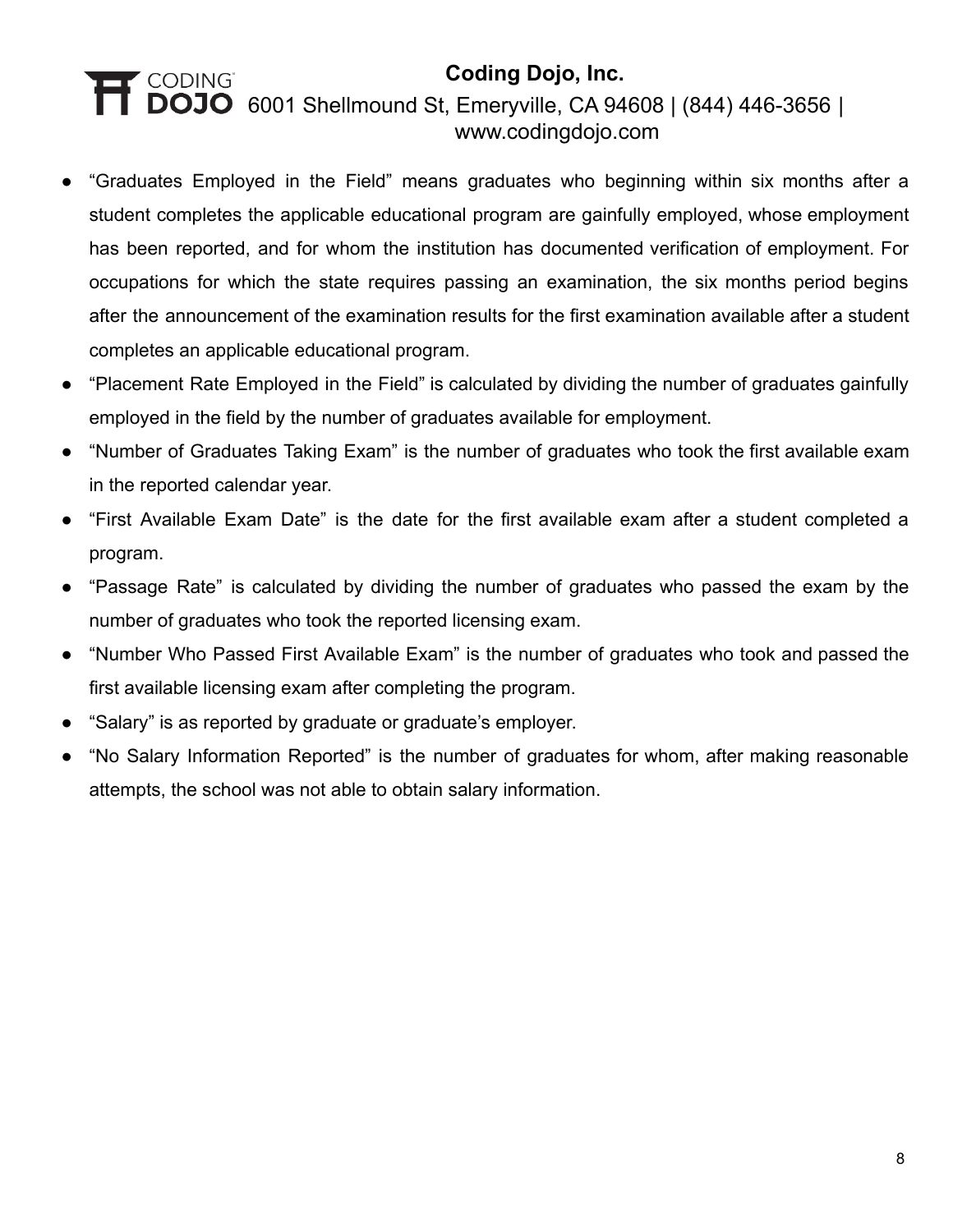**Coding Dojo, Inc.**

6001 Shellmound St, Emeryville, CA 94608 | (844) 446-3656 [|](http://www.codingdojo.com) [www.codingdojo.com](http://www.codingdojo.com)

### **STUDENT'S RIGHT TO CANCEL**

- 1. Students have the right to cancel their agreement for a program of instruction, without any penalty or obligations, through attendance at the first-class session or the seventh calendar day after enrollment, whichever is later.
- 2. Cancellation may occur when the student provides a written notice of cancellation via email to student support: [support@codingdojo.com](mailto:support@codingdojo.com)
- 3. The written notice of cancellation need not take any particular form and, however expressed, it is effective if it shows that the student no longer wishes to be bound by the Enrollment Agreement.
- 4. If the Enrollment Agreement is cancelled, the school will refund the student any money he/she paid, less the registration fee not to exceed \$250.00, if charged, within 45 days after the notice of cancellation is received.

Students may withdraw from the school at any time after the cancellation period (described above) and receive a pro rata refund if they have completed 60 percent or less of the scheduled days in their current program through the last day of attendance. If the student has completed more than 60% of the period of attendance for which the student was charged, the tuition is considered earned and the student will receive no refund.

For the purpose of determining a refund under this section, a student may be deemed to have withdrawn from a program of instruction when any of the following occurs:

• The student notifies the institution of the student's intent to withdraw.

● The institution terminates the student's enrollment for failure to maintain satisfactory progress; failure to abide by the rules and regulations of the institution; absences in excess of maximum set forth by the institution; and/or failure to meet financial obligations to the School.

For the purpose of determining the amount of the refund, the date of the student's withdrawal shall be deemed the last date of recorded attendance. The amount owed equals the prorate for the program total institutional charge, minus discounts or scholarships, multiplied by the total days up through the